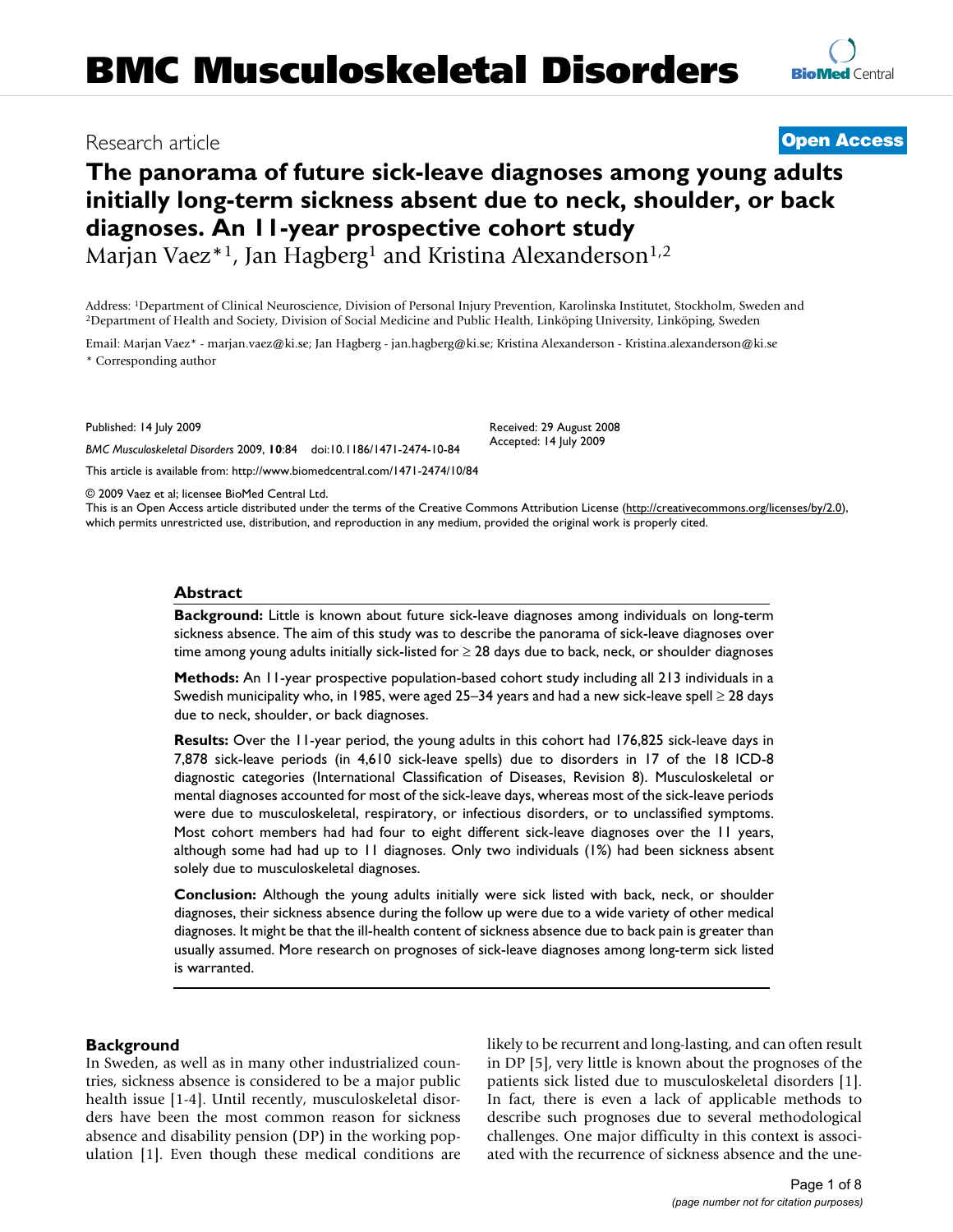ven distribution of incidence and duration of sick leave in general [6]. The variation of sick-leave diagnoses between, as well as within sick-leave periods is another important issue that needs to be considered. Patients with this type of disorders (e.g., low-back, neck, or shoulder pain) very often seek clinical help and issuing a sick note is a very common measure taken by physicians. Arriving at prognoses of work capacity for those individuals is a daily task for many of the general practitioners and orthopaedic surgeons whose job it also is to, with their patient, discuss the pros and cons of being sickness absent [1-5,7-9]. Furthermore, determining the work ability of such patients is an even greater challenge for the physicians concerned [1].

According to a systematic review of the studies on sickness absence [1], despite the magnitude of the problem, few studies have focused on this aspect, and the majority of those that have been performed are of poor scientific quality. The review also indicated that research in this area is still underdeveloped with regard to both theories and methods, and, in particular, there is a need for prospective population-based studies, as well as investigations that consider the medical aspects of sickness absence. Such information is needed by physicians, sickness insurance staff, and employers in order to allow them to implement optimal measures to help their patients/clients/employees who are sick listed due to specific diagnoses.

Despite the importance of the medical conditions of individuals on sick leave, very few epidemiological studies have prospectively followed patients over time with respect to the diagnoses given for their sickness absences. We found only one report published in Norwegian [10] that described changes in sick-leave diagnoses. A major reason for few such studies is a general lack of data on diagnosis-specific sick leave over time. In the present study, we used unique data comprising such information on a population-based cohort of young adults who initially were sick-listed ≥ 28 days due to neck, shoulder, or back diagnoses. In our earlier investigations based on this cohort [11-14], we found that the study population was at high risk of DP. This is illustrated by the finding that, over a period of 11 years, such benefits were granted to 22% of these young adults and a large proportion of those individuals (76%) was granted DP due to musculoskeletal diagnoses, while 15% were granted DP due to mental diagnoses [15]. As early as during the first year of the study period, there was a considerable difference in the level of sickness absence between those who later were and those who were not granted DP [12]. For the latter group, the number of sick-leave days was substantially lower during follow-up.

Our previous findings suggested that the number and pattern of changes in sick-leave diagnoses differed between those who were and those who were not granted DP [13]. More specifically, those granted DP, had had fewer changes in sick-leave diagnoses. More knowledge is needed regarding the patterns of sick-leave diagnoses, as well as the approaches used to describe and measure such patterns. The current study was conducted to further pursue the analyses.

Thus, in order to further pursue analyses of prognoses of sick-leave among long-term sickness absent individuals, *the aim* of this study was to describe the panorama of sickleave diagnoses over time among young adults initially sick-listed for  $\geq$  28 days due to neck, shoulder, or back diagnoses. Three specific study questions were addressed:

1. Which sick-leave diagnoses were most frequent when different measures of sickness absence were employed?

2. How common was it to have only one, few, or several sick-leave diagnoses over the 11 years?

3. Did individuals with several different sick-leave diagnoses also have mental sick-leave diagnoses?

# **Methods**

A prospective cohort study was conducted including all the individuals who, in 1985, fulfilled the following criteria: aged 25–34; registered as living in the Municipality of Linköping, Sweden (population. 132,000), and had a new sick-leave spell  $\geq 28$  days due to a neck, shoulder, or back diagnoses. The third criterion included the following diagnoses: displacement of intervertebral lumbar disc, tendinitis, lumbago, other deformities, spondylosis, sciatica, periarthritis humeroscapularis, myalgia, cervicalgia, and cervicobrachialgia. Individuals with diagnoses of arthroses, rheumatic, or inflammatory musculoskeletal diseases, or pregnancy-related conditions were excluded.

The Swedish Social Insurance Offices were not permitted to store data on sick-leave diagnoses. Therefore, to be able to identify the subjects for our study, we used a large research database covering all new physician-certified sick-leave spells > 7 days in 1985 in this municipality [14,16,17]. The inclusion criteria for the individuals identified in that manner were subsequently checked manually by examining their sickness certificates at the relevant local Social Insurance Offices, which indicated that 213 individuals (61% women) satisfied the specifications. There were no gender differences in mean or median age in the cohort. None of the participants were selfemployed or had any type of DP at inclusion [14].

For each of the 213 individuals in the cohort, data were obtained on all sickness absence (including date of start and end of sick leave) and the diagnoses for each sickleave period (n = 7,878) in each sick-leave spell (n =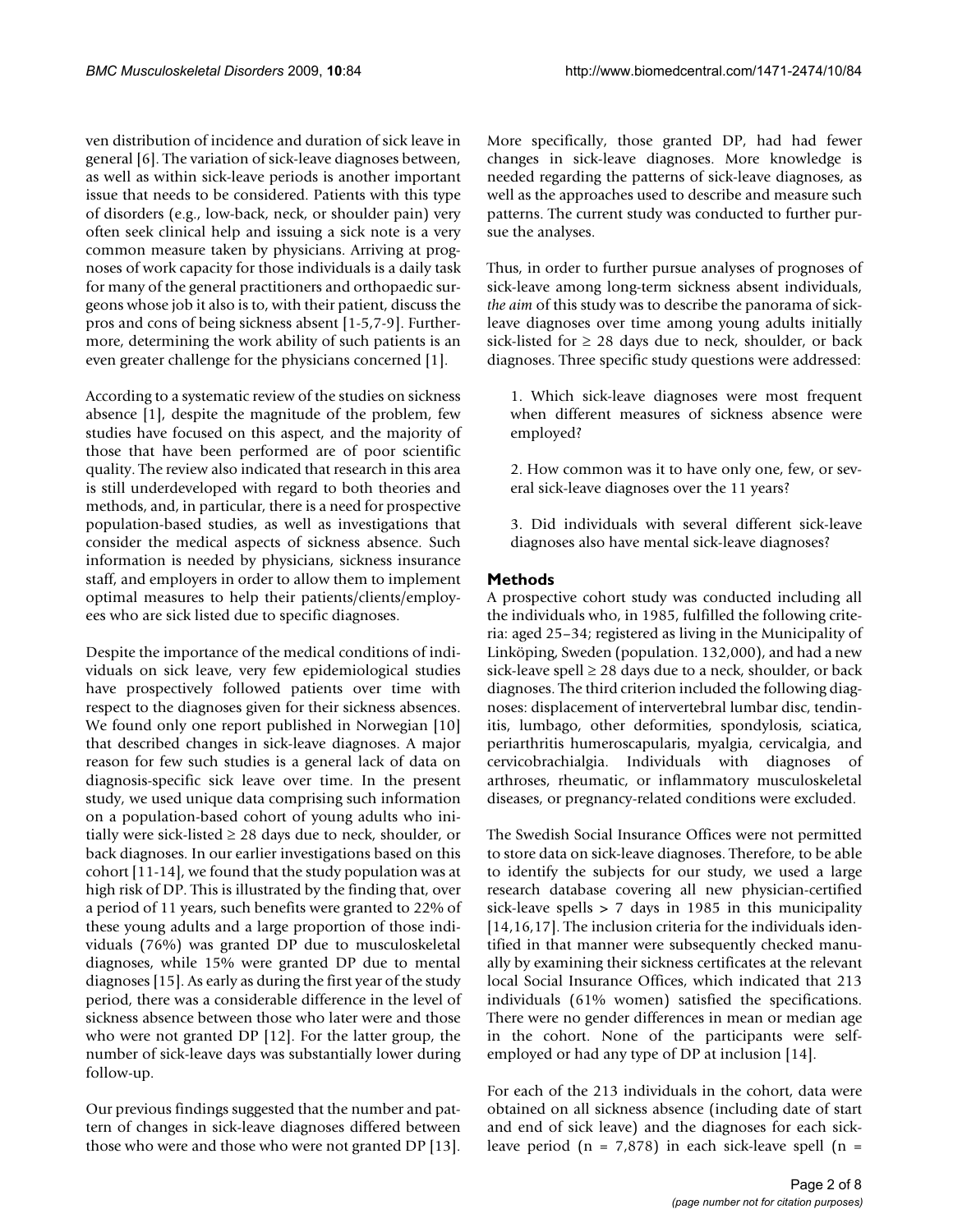4,610) from 1st January 1985 to 1st September 1996. In as much as the Social Insurance Offices were not allowed to store information on sick-leave diagnoses in computer records, that information was retrieved manually from each sickness certificate filed at the insurance offices. For subjects that had moved to other regions during the 11 year study period, great effort was made to find all their sickness certificates filed at the relevant local insurance offices [14]. We also collected the diagnoses reported for self-certified sick-leave spells, that is, for which a physician-issued sickness certificate was not required.

Furthermore, data on dates of granting of DP and of death were acquired from national registers.

### *Measures and analyses*

The following definitions were used:

*Sick-leave period*: the length of time covered by a specific sickness certificate. A sick-leave period could be prolonged with a new sickness certificate, in which the individual could also have another sick-leave diagnosis.

*Sick-leave spell*: an uninterrupted time of length of sickness absence, which could include one or several sick-leave periods.

The sick-leave diagnoses were classified according to the 18 chapters of ICD-8 (International Classification of Diseases, Revision 8) [18]. Six percent of the sickness certificates (n = 471) lacked a diagnosis but included dates, and in most cases, the name of the certifying physician and/or clinic. A plausible chapter of diagnosis was given to those periods by considering the diagnoses for the sick-leave periods before and after in the same sick-leave spell, and the clinic at which the certifying physician worked. This task was done separately but in parallel by two researchers, one a physician who was well acquainted with the different regional clinics and the other a medical student. They agreed on the classification of all but 61 of such certificates, and those 61 were assigned to the category "Symptoms, signs, and ill-defined conditions" (ICD-8 Chapter XVI). Up to 1992, all people employed by the state with sick-leave spells < 14 days received compensation directly from their employers, and thus their sickness certificates were not sent to the Social Insurance Offices. In our study, that meant that no information on diagnoses was available for 169 sick-leave periods, which were consequently also classified as "Chapter XVI."

In some analyses, the sick-leave diagnoses were categorized into three groups: musculoskeletal, mental, and all other diagnoses.

The following measures of sickness absence were used in the present study:

- Number and mean number of sick-leave days and of sick-leave periods, in total and for each diagnostic chapter.

- Frequency of sick-leave periods per person.
- Number of individuals with one or several sick-leave periods ordered according to diagnostic chapters.
- Number of individuals with only musculoskeletal diagnoses and those with a combination of musculoskeletal, mental, and all other diagnoses.

Each member of the cohort was followed until date of DP, of emigration, of death, or to end of follow up 31 December 1996.

# *Sickness insurance in Sweden 1985–1996*

In Sweden, all peoples aged 16–64 years are covered by the national sickness insurance, which entitles to benefits when work capacity is reduced by an illness or injury. If such incapacity is long-lasting or permanent, the claimant can be granted DP (equivalent to incapacity benefit in the United Kingdom or social security disability insurance in the United States). A full DP benefit amounts to at least 65% of previous income from work. DP is supposed to be considered after 12 months of sickness absence. However, since there was no limit to the duration of sick-leave spells in Sweden, some lasted for much longer time

It was possible to self-certify the first seven days of a sickleave spell; after that time, a sickness certificate issued by a physician was required. Starting in 1992, compensation for the first 14 days of a sick-leave spell was paid by the employer and thus was not registered at the Social Insurance Office. Therefore, information from sick-leave spells shorter than 14 days was not included for any of the participants in the last years of the follow-up.

It has been argued that there are gender differences in sickness absence are due to that women sometimes take sick leave to care for (sick) children. This is probably not the case in Sweden, where parental insurance is generous. During the present study period, parental benefits covered absence from work to care for infants (450 days/child) and sick children (60 days/year/child). Data on this type of absence were not included in the analyses. There were no differences in levels of sickness, maternity, and parental benefits, which generally corresponded to 80% of income from work.

# *Statistics*

Number and mean number of sick-leave days and sickleave periods during the follow-up (1985–1996) ordered according to the different ICD-8 diagnostic chapters, were calculated. Also, 95% confidence intervals (CI) were com-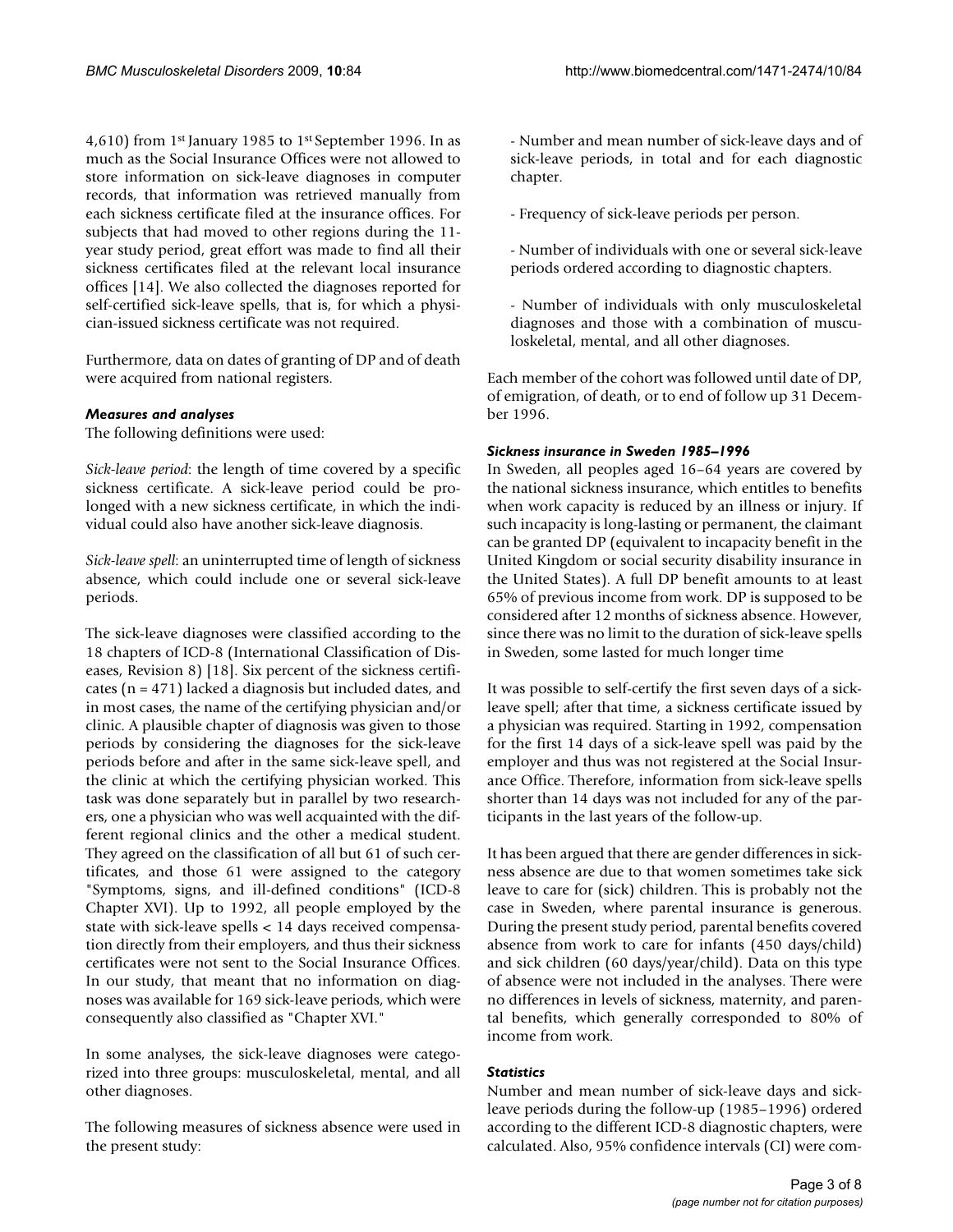puted for number of days/sick-leave period in 1985–1996 recorded in the various diagnostic chapters. A bar chart was created to study the number of different sick-leave diagnoses each individuals had during the 11-year followup. Descriptive statistic was used to examine distribution of sick-leave periods within each diagnostic chapter for persons with  $\geq 11$  sick-leave diagnoses.

The study was approved by the Swedish National Data Inspection Board and the Regional Research Ethics Committee.

# **Results**

Over the 11-year follow-up, the young adults in this cohort had a total of 176,825 sick-leave days constituting 7,878 sick-leave periods (in 4,610 sick-leave spells) with diagnoses in 17 of the 18 ICD-8 chapters (Table 1). The only chapter not represented was Chapter XV (perinatal conditions). By far the largest proportion of sick-leave days (66%) was due to musculoskeletal diagnoses (Chapter XIII) followed by mental diagnoses (9%, Chapter V). Also, most sick-leave periods were due to musculoskeletal diagnoses (40%) followed by respiratory diseases (17%, Chapter VIII). The largest numbers of days per sick-leave period were found for the two categories neoplasm

(Chapter II; 52 days/period) and mental diagnoses (47 days/period).

Over the follow-up, most of the subjects had had sickleave periods due to four to eight different diagnoses (Figure 1), which included diagnoses such as musculoskeletal disorders (Chapter XIII), followed by respiratory diseases (Chapter VIII), symptoms, signs, and ill-defined conditions (Chapter XVI), and infectious and parasitic diseases (Chapter I) (Table 2).

Table 3 presents distribution of the number of sick-leave periods in each ICD-8 chapter for each of the 12 subjects who had had nine, ten, or eleven different sick-leave diagnoses. Among those individuals, besides musculoskeletal disorders, respiratory diseases and symptoms, the most common sick-leave diagnoses were in the category of symptoms, signs and ill-defined conditions (Chapter XVI).

During the follow-up, the results concerning sick-leave diagnoses in the three main categories (musculoskeletal, mental, and all other diagnoses) indicated that two subjects had been sickness absent solely due to musculoskeletal disorders in a total of 16 sick-leave periods, 157 had had sick-leave diagnoses including musculoskeletal and

| Table 1: The distribution of total number of sick days, sick-leave periods, and days/sick-leave period in 1985–1996 according to |
|----------------------------------------------------------------------------------------------------------------------------------|
| different ICD-8 chapters in a cohort of young adults initially sick-listed ≥ 28 days due to back, neck, or shoulder diagnoses    |

|              | ICD-8                                                                        | Sick days |       |          | Sick-leave periods | Days/sick-leave period (95% CI) |                   |  |  |
|--------------|------------------------------------------------------------------------------|-----------|-------|----------|--------------------|---------------------------------|-------------------|--|--|
| Chapter      | Code listing                                                                 | n.        | %     | n        | %                  | n                               | 95% CI            |  |  |
| I            | Infectious and parasitic diseases                                            | 3,987     | 2.25  | 789      | 10.02              | 5.05                            | $(4.64 - 5.47)$   |  |  |
| Ш            | Neoplasms                                                                    | 1,413     | 0.80  | 27       | 0.34               | 52.33                           | $(29.60 - 75.08)$ |  |  |
| Ш            | Endocrine, nutritional, and metabolic diseases                               | 1.423     | 0.80  | 39       | 0.50               | 36.49                           | $(12.69 - 60.28)$ |  |  |
| IV           | Diseases of blood and blood-forming organs                                   | 17        | 0.01  | <b>I</b> | 0.01               | 17.00                           |                   |  |  |
| V            | Mental disorders                                                             | 16,754    | 9.47  | 357      | 4.53               | 46.93                           | $(38.69 - 55.17)$ |  |  |
| VI           | Disease of the nervous system and sense organs                               | 3,105     | 1.76  | 150      | 1.90               | 20.70                           | $(7.75 - 33.65)$  |  |  |
| VII          | Diseases of the circulatory system                                           | 995       | 0.56  | 48       | 0.61               | 20.73                           | $(16.03 - 25.43)$ |  |  |
| VIII         | Diseases of the respiratory system                                           | 7,810     | 4.42  | 1296     | 16.45              | 6.03                            | $(5.56 - 6.49)$   |  |  |
| IX           | Diseases of gastrointestinal system                                          | 3,075     | 1.74  | 171      | 2.17               | 17.98                           | $(11.71 - 24.26)$ |  |  |
| $\times$     | Diseases of genitourinary system                                             | 1,545     | 0.87  | 194      | 2.46               | 7.96                            | $(6.93 - 9.00)$   |  |  |
| XI           | Complications of pregnancy, childbirth, and the puerperium                   | 3,235     | 1.83  | 174      | 2.21               | 18.59                           | $(15.73 - 21.46)$ |  |  |
| XII          | Diseases of the skin and subcutaneous tissue                                 | 2,166     | 1.22  | 59       | 0.75               | 36.71                           | $(8.15 - 65.27)$  |  |  |
| XIII         | Diseases of the musculoskeletal system and connective tissue                 | 117,139   | 66.25 | 3155     | 40.05              | 37.13                           | $(34.39 - 39.86)$ |  |  |
| XIV          | Congenital anomalies                                                         | 39        | 0.02  | 3        | 0.04               | 13.00                           | $(-6.72 - 32.72)$ |  |  |
| XV           | Certain conditions originating in the perinatal period                       |           |       |          |                    |                                 |                   |  |  |
| <b>XVI</b>   | Symptoms, signs, and ill-defined conditions                                  | 5.953     | 3.37  | 1022     | 12.97              | 5.82                            | $(4.60 - 7.05)$   |  |  |
| <b>XVII</b>  | Injury, poisoning, and certain other consequences of external<br>causes      | 7,956     | 4.50  | 364      | 4.62               | 21.86                           | $(18.14 - 25.57)$ |  |  |
| <b>XVIII</b> | Factors influencing health status and other contacts with health<br>services | 213       | 0.12  | 29       | 0.37               | 7.34                            | $(3.12 - 11.57)$  |  |  |
| Total        |                                                                              | 176,825   | 100   | 7878     | 100                | 22.45                           | $(21.16 - 23.73)$ |  |  |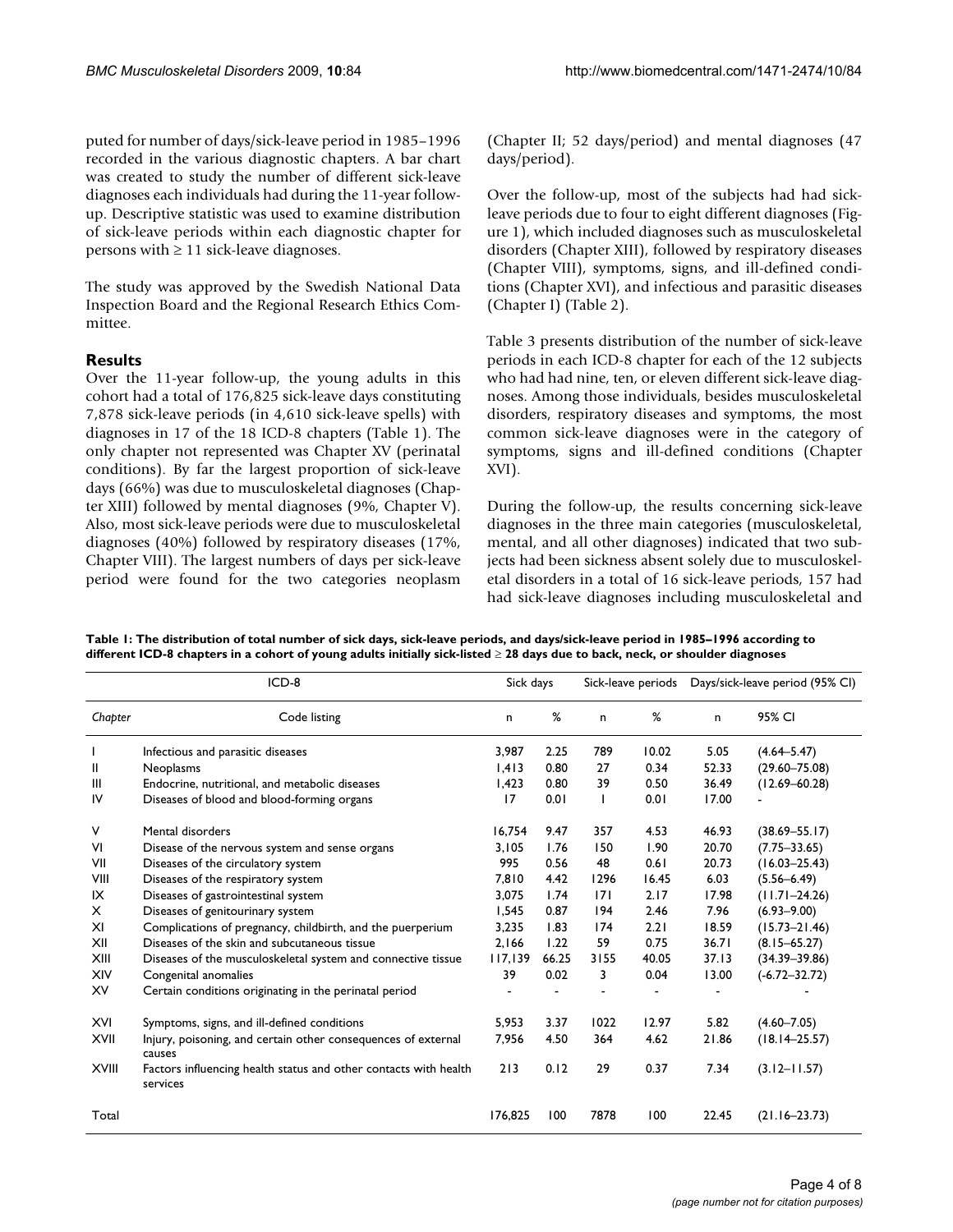

#### **Figure 1**

**Number of different sick-leave diagnoses**. Number of individuals who have had one to eleven different sick-leave diagnoses during the 11-year follow-up.

all other diagnoses, and 54 subjects had had sick-leave diagnoses including all three main categories. None of the cohort members had only the diagnostic combination of musculoskeletal and mental disorders.

# **Discussion**

Thus far, our study represents one of very few attempts to describe the prospective panorama of sick-leave diagnoses in a cohort of young adults who were initially sick-listed for ≥ 28 days due to neck, shoulder, or back diagnoses. As expected, we found that musculoskeletal disorders were the diagnostic category underlying most of the sick-leave periods and sick-leave days. Nevertheless, members of the study population had also been sick listed due to several other diagnoses, most of them classified in four to eight, and in some cases up to 11, of the 18 chapters of the ICD-8. Among those with diagnoses specified in more than nine chapters, their sick-leave periods were most often categorized as being the result of musculoskeletal disorders, respiratory diseases, or injury and poisoning. No more than two members of the cohort (1%) had had sick-leave periods due solely to musculoskeletal disorders, the diagnoses used for inclusion in the study. None had only the diagnostic combination of musculoskeletal and mental disorders.

### *Methodological considerations*

Strengths of the study are the long follow-up period, the large and detailed data set, the population based and prospective study design, and the high quality of data. In our investigation, information on sickness absence was based on register data, and was not self-reported as has been the case in many other studies in this area [1]. Start and end dates of sick-leave spells were obtained from the Social Insurance Offices, which can be regarded as a highly accurate and valid sources. The data set we used is unique, since we do not know of any other cohort study that has included such detailed information covering 11 years of sick-leave diagnoses and spells.

We conducted a population-based study that included all inhabitants of a large municipality who met the inclusion criteria. Thus, all residents with the type of sickness absence in focus were included, and there was no bias with regard to type of workplace, occupation, or clinic, which is often the case in investigations examining sickness absence both in general and in relation to specific diagnoses [1,6]. The municipality chosen is considered to be representative of many Swedish cities [6], however, the present results cannot be generalized to age groups other than that considered here. A limitation of the study was that the cohort was fairly small in size, although it was large enough to achieve our goal of analyzing the extensive number of included sick-leave periods and days.

The types of analyses we conducted require detailed information about diagnoses for each sick-leave period. Most studies of sick-leave diagnoses performed thus far have not had access to such data and have instead used the first diagnosis given for the first sick-leave period of a sickleave spell [19] or the diagnoses for the last period in a sick-leave spell [20,21], and both those strategies have limitations. In the present investigation, data on diagnoses were retrieved manually from sickness certificates by one of the researchers in the group. For subjects that had moved to other parts of Sweden during the study period, great effort was made to find all their sickness certificates at the relevant insurance offices. This task was very time consuming, a factor that contributed to the uniqueness of our database.

The validity of the diagnoses on sickness certificates has been discussed previously [1], and the reliability of the data set we used has been tested and found to be acceptable by other investigators [22]. It is likely that more stigmatizing diagnoses, such as mental disorders, have greater validity compared to other diagnoses; in other words, most people with sick notes indicating mental diagnoses probably actually have such disorders [1].

In the present study, more than one diagnosis was listed on 21% of the sickness certificates, but only the first diagnosis was included in the analyses, because it was presumed to represent the main reason for reduced work ability. Nevertheless, in some cases of comorbidity, it can be difficult to ascertain which diagnosis has had the greatest impact on the work incapacity. It is also plausible that there is a tendency for physicians not to change the first diagnosis, even if other diagnoses are also found to be applicable when prolonging certification of a sick-leave period. This is a possible source of bias in our data, which would have led to underestimation of the variation in the diagnostic panorama.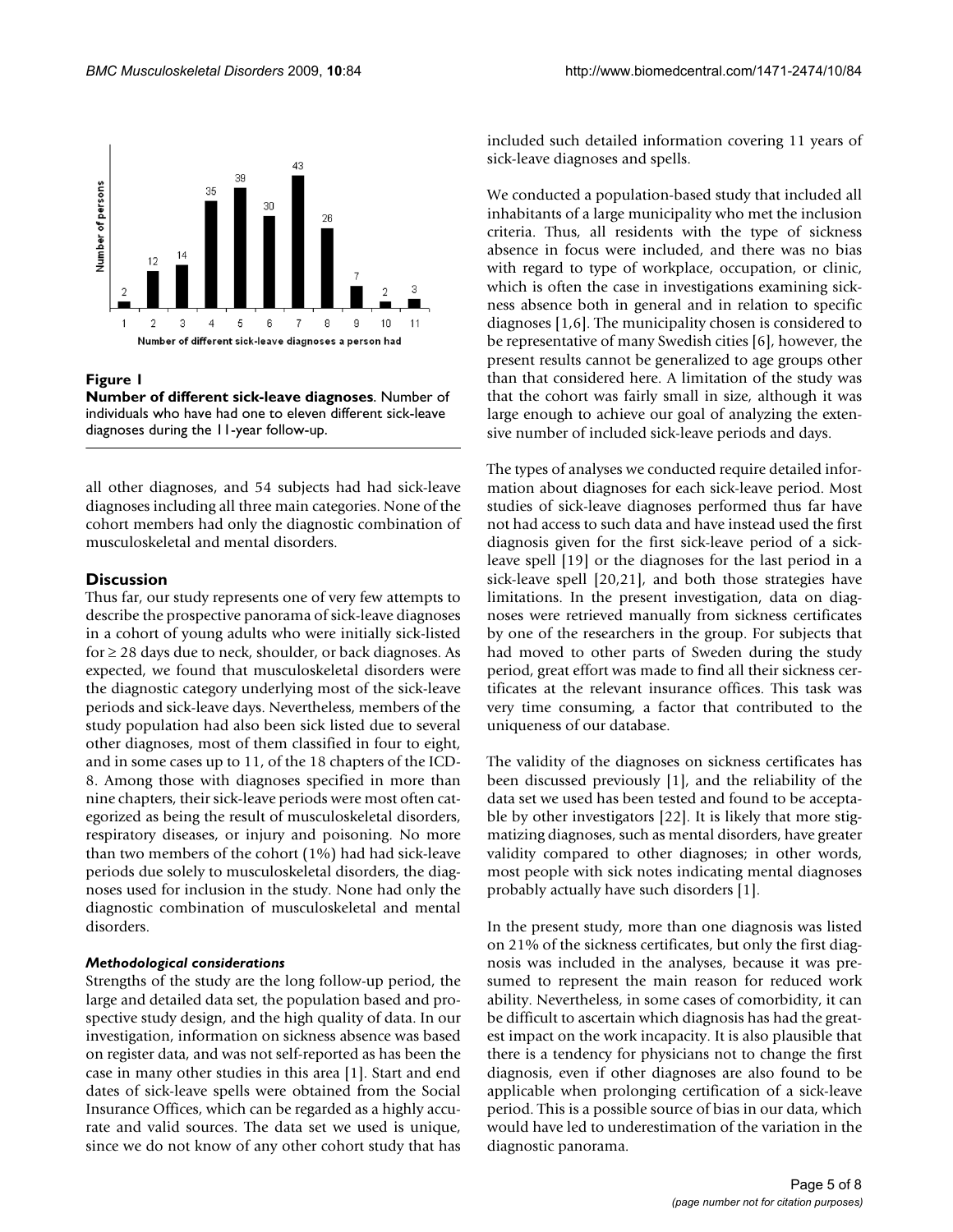|                                           |                       | Number of sick-leave periods in the ICD-8 categories (Chapters I-XVIII) <sup>1</sup> |               |        |    |                |                |                |              |                |                |                |                |      |             |   |       |                |                 |
|-------------------------------------------|-----------------------|--------------------------------------------------------------------------------------|---------------|--------|----|----------------|----------------|----------------|--------------|----------------|----------------|----------------|----------------|------|-------------|---|-------|----------------|-----------------|
| <b>Number of sick-</b><br>leave diagnoses | Number of<br>subjects | Ι.                                                                                   | $\mathbf{II}$ | III IV |    | V              |                | VI VII         | VIII         | IX             | $\times$       |                | XI XII         |      | XIII XIV XV |   |       |                | XVI XVII XVIII  |
| т                                         | $n = 2$               |                                                                                      |               |        |    |                |                |                |              |                |                |                |                | 16   |             |   |       |                |                 |
| $\mathbf{z}$                              | $n = 12$              | 6                                                                                    |               |        |    |                |                |                | 9            |                |                |                |                | 79   |             |   | 49    |                |                 |
| 3                                         | $n = 14$              | 12                                                                                   |               |        |    | $\overline{2}$ | $\overline{2}$ | 3              | 33           |                |                | $\overline{2}$ |                | 28   |             |   | 58    | I.             |                 |
| 4                                         | $n = 35$              | 63                                                                                   |               |        |    | 35             | $\mathbf{I}$   | T              | 125          | 25             | $\overline{4}$ | 10             |                | 439  |             |   | 100   | 15             |                 |
| 5                                         | $n = 39$              | 166                                                                                  |               |        |    | 6              | 24             | 5              | 301          | 5              | 15             | 24             |                | 526  |             |   | 211   | 62             | $\overline{2}$  |
| 6                                         | $n = 30$              | 109                                                                                  |               |        | Ι. | 85             | 9              | 3              | 154          | 4              | 8              | 31             | 15             | 427  |             |   | 146   | 71             |                 |
| 7                                         | $n = 43$              | 211                                                                                  | 2             | 6      |    | 99             | 42             | $\overline{2}$ | 332          | 59             | 82             | 48             | 15             | 789  |             |   | 212   | 86             | $\overline{10}$ |
| 8                                         | $n = 26$              | 168                                                                                  |               | 15     |    | 93             | 38             | 20             | 240          | 37             | 41             | 34             | 17             | 699  |             |   | 154   | 80             | $\mathbf{H}$    |
| 9                                         | $n = 7$               | 28 15                                                                                |               |        |    | 4              | 21             | $\mathbf{I}$   | 49           | 5              | 20             | 8              | 5              | 235  | 3           |   | 30    | $\mathbf{H}$   | $\overline{2}$  |
| $\overline{10}$                           | $n = 2$               | 9                                                                                    |               |        |    | 21             | $\overline{2}$ | T              | $\mathbf{H}$ | $\overline{4}$ | $\mathbf{H}$   | 3              | $\overline{2}$ | 34   |             |   | 32    | $\overline{7}$ |                 |
| п                                         | $n = 3$               | 17                                                                                   |               | 8      |    | 27             | $\overline{2}$ | $\Box$         | 44           | 22             | 3              | $\overline{4}$ | 5              | 58   |             |   | 30    | 6              | 4               |
| <b>Total</b>                              | $n = 213$             | 789                                                                                  | 27            | 39     | Ι. | 357            | 150            | 48             | 1296         | 7              |                | 194 174        | 59             | 3155 | 3           | 0 | 1,022 | 364            | 29              |

**Table 2: Distribution of number of sick-leave periods in each diagnostic category shown for persons with one to eleven different sick-leave diagnoses during the 11-year follow-up**

1See Table 1 for explanation of ICD-8 Chapters I-XVIII.

**Table 3: Distribution of sick-leave periods in each diagnostic category shown for persons who have had nine, ten, or eleven different sick-leave diagnoses**

|                                          |          | Number of sick-leave periods within each diagnostic category (ICD-8 Chapters I-XVIII) <sup>1</sup> |     |    |    |              |                |                 |                 |                 |                |    |                |                |     |    |     |                |       |
|------------------------------------------|----------|----------------------------------------------------------------------------------------------------|-----|----|----|--------------|----------------|-----------------|-----------------|-----------------|----------------|----|----------------|----------------|-----|----|-----|----------------|-------|
| <b>Number of sick-leave</b><br>diagnoses | Subjects |                                                                                                    | Ш   | Ш  | IV | v            | VI             | VII             | VIII            | IX              | X              | XI | XII            | XIII           | XIV | XV | XVI | <b>XVII</b>    | XVIII |
|                                          | Α        | 8                                                                                                  |     |    |    | 5            | 6              |                 | $\overline{10}$ |                 |                |    |                | 88             | 3   |    |     | 3              |       |
|                                          | В        | 5.                                                                                                 | 15  |    |    |              |                |                 | 8               |                 | 6              |    |                | 42             |     |    |     |                |       |
| 9                                        |          | 2                                                                                                  |     |    |    | $\mathbf{2}$ | 5              |                 | 13              |                 |                |    |                | 28             |     |    | 8   | 4              |       |
|                                          | D        |                                                                                                    |     |    |    |              |                |                 | 6               | $\mathbf{2}$    | 4              | 5. |                | 5.             |     |    |     |                |       |
|                                          | Ε        |                                                                                                    |     |    |    | 2            |                |                 | 5               |                 | 3              | 8  |                | 12             |     |    | 5   |                |       |
|                                          |          |                                                                                                    |     |    |    |              | 4              |                 | 5               |                 | 6              | 4  | 3              | 4              |     |    | 4   | $\overline{2}$ |       |
|                                          | G        |                                                                                                    |     |    |    | 5            | 4              |                 | 2               |                 |                |    |                | 56             |     |    |     | $\overline{2}$ |       |
| $\overline{10}$                          | H        | 5                                                                                                  |     |    |    | 20           | $\overline{2}$ |                 | 5               |                 |                |    |                | 3              |     |    | 16  | 7              |       |
|                                          |          | 4                                                                                                  |     |    |    |              |                | ı               | 6               | 3               | 10             | 3  |                | 31             |     |    | 16  |                |       |
|                                          |          | 9                                                                                                  |     |    |    | 5            |                |                 | 5.              | $\overline{13}$ | 7              |    | $\overline{2}$ | 45             |     |    | 18  |                | 3     |
| $\mathbf{H}$                             | Κ        | 3                                                                                                  |     | 15 |    | 22           |                | Ħ               | 31              | I.              | 4              |    | $\overline{2}$ | П              |     |    | 6   | 5              |       |
|                                          |          | 5                                                                                                  |     | 3  |    |              |                |                 | 8               | 8               | $\overline{2}$ | 4  |                | $\overline{2}$ |     |    | 6   |                |       |
| Total                                    | 12       | 54                                                                                                 | -15 | 18 |    | 62           | 25             | $\overline{13}$ | 104             | 31              | 44             | 25 | 12             | 327            | 3   | 0  | 92  | 24             | 6     |

1 See Table 1 for explanation of ICD-8 Chapters I-XVIII.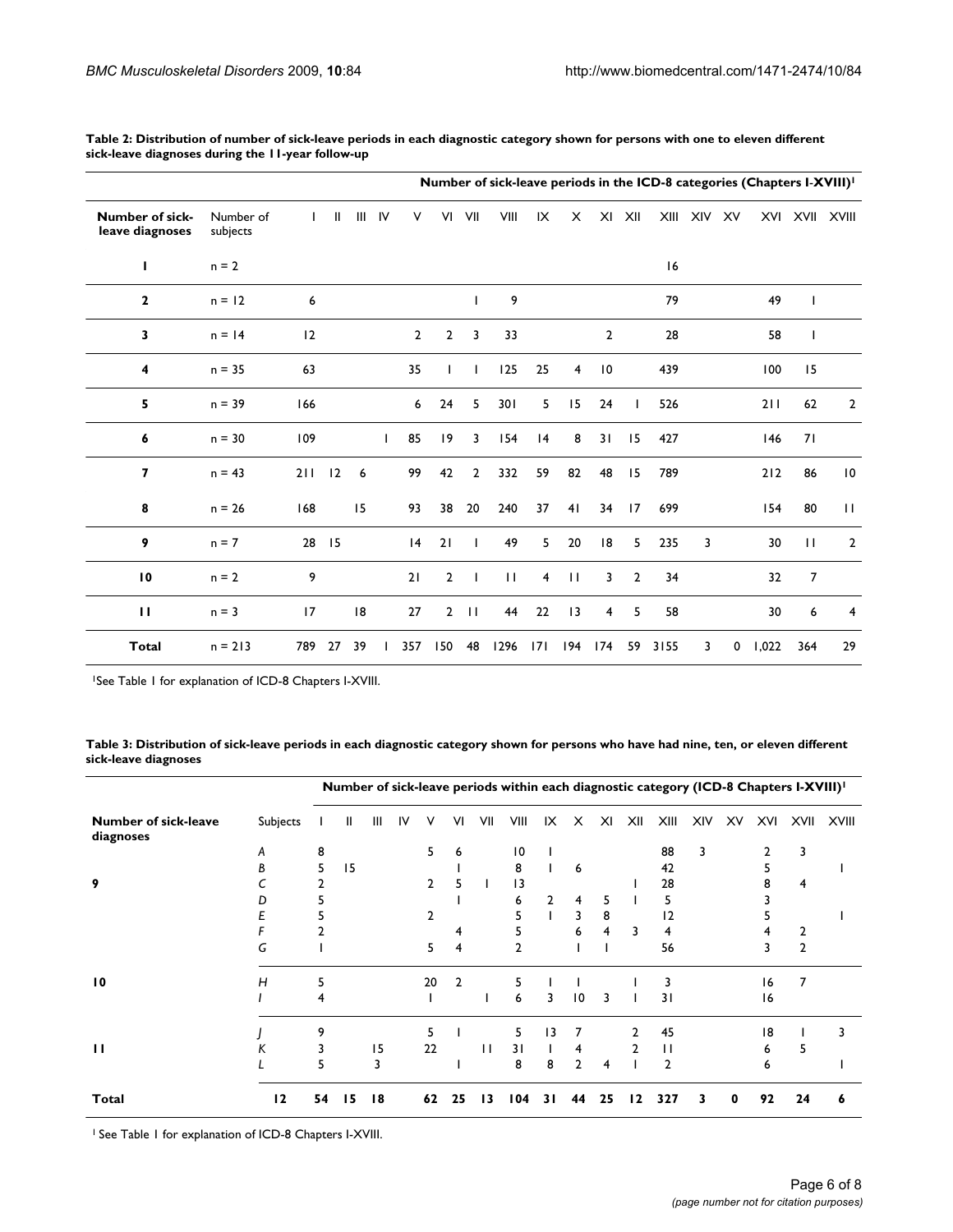Longitudinal data are needed to describe the patterns of sickness absence in specific diagnostic groups and to provide a better understanding of pathogenesis. Clearly, eleven years is a sufficient amount of time to study prolonged sickness absence.

We chose to investigate people sickness absent with back, neck, and shoulder disorders, because to date they represent the most common sick-leave and DP diagnoses [1]. Furthermore, we chose to study a cohort of young adults due to the pronounced economic and personal consequences of long-term sickness absence or DP early in life. Also, a population-based cohort was used in order to obtain more generalizable data. Research focused on the panorama of possible sick-leave diagnoses requires special methodological considerations. A particularly important aspect is the fact that sickness absence can be certified by different diagnoses, and in our analysis we used detailed information about diagnoses for each sick-leave period.

# *Panorama of sick-leave diagnoses*

From a medical point of view, knowledge about the prognoses for future sickness absence, including the possible panorama of sick-leave diagnoses when sickness certifying a patient is highly important. There is a need for scientific evidence and more research on the pattern and type of diagnoses over time in order to elucidate the factors that influence prolonged sick leave and DP. Back and neck disorders have been the most common causes of both shortand long-term sickness absence in Sweden for many years, which has resulted in highly frequent use of health care by individuals with such disorders, and in some cases the actual ill health of such patients has been questioned. The current findings indicate that many young adults who initially had long-term sickness absence due to neck, shoulder, or back disorders have a wide range of ill health. Our description of sick-leave diagnoses over time showed that only two persons in the cohort (1%) had been sick-listed due solely to musculoskeletal disorders and the remaining 99% also had had other sick-leave diagnoses in addition to musculoskeletal disorders. The ICD-8 chapter V, comprising "diseases of the musculoskeletal system and connective tissue" is, of course, much more comprehensive than the range of diagnoses used to determine inclusion in the present study, which also might imply a broader panorama of the ill health for the cohort. Altogether, 54 individuals had a combination of musculoskeletal, mental, and other diagnoses.

It is difficult to compare our findings with those of other studies because of the scarcity of national and international research concerning the panorama of sick-leave diagnoses over time. Gjesdal et al. [23] found that in addition to socio-demographic factors, medical information

predicted subsequent transition to DP among those who had been sick listed for 6–8 weeks.

Our investigation also indicated that the pattern of sickleave diagnoses varied somewhat with the type of measure of sickness absence that was used, which agrees with several previous studies [1,24,25]. At the group level, most sick-leave days were due to musculoskeletal or mental diagnoses, whereas most sick-leave periods were the result of musculoskeletal diagnoses followed by respiratory diseases, symptoms, signs, and ill-defined conditions, and infectious and parasitic diagnoses.

For several decades, the largest diagnostic groups related to long-term sick leave have been musculoskeletal and mental disorders, and, not surprisingly, the same categories of diagnoses have also been the dominated as DP diagnoses. However, little is known about the association between musculoskeletal and mental disorders in sickness absence research. Most information on the medical aspects of sick leave arises from the main diagnosis for granting DP. In many countries in recent years, selfreported mental disorders have increased, as have episodes of sickness absence with such diagnoses [2,24], which have become the major cause of sick leave in the United Kingdom [25]. In the present cohort, mental disorders represented the second most common diagnostic category legitimating sick-leave days; in all, mental diagnoses were given for 16,754 sick-leave days in 357 sickleave periods (mean 47 days/period). The influence of mental disorders in transition to long-term sickness absence has been highlighted in previous investigations. Gjesdal and Bratberg [26] conducted a three-year cohort study that included approximately 10% of people on long-term sick leave (>eight weeks) in Norway, and they found significantly poorer prognoses for those with mental sick-leave diagnoses and diseases affecting the nervous, respiratory, or circulatory system than for those on longterm sickness absence due to musculoskeletal disorders. Shiels et al. [25] investigated sickness certification in general practice in the United Kingdom and found that mild mental disorders accounted for almost 40% of the certified absence. Those researchers reported that relatively few patients changed from physical to mental diagnoses during a sick-leave spell. That observation is supported by our findings that, during the 11-year follow-up, almost 70% of the young adults we studied had, in addition to musculoskeletal disorders, sick-leave diagnoses other than mental illnesses, and none had only musculoskeletal and mental diagnoses to certify their sickness absence.

# **Conclusion**

Although the young adults we studied were initially sick listed due to back, neck, or shoulder diagnoses, under the 11-year follow-up they exhibited sickness absence certi-